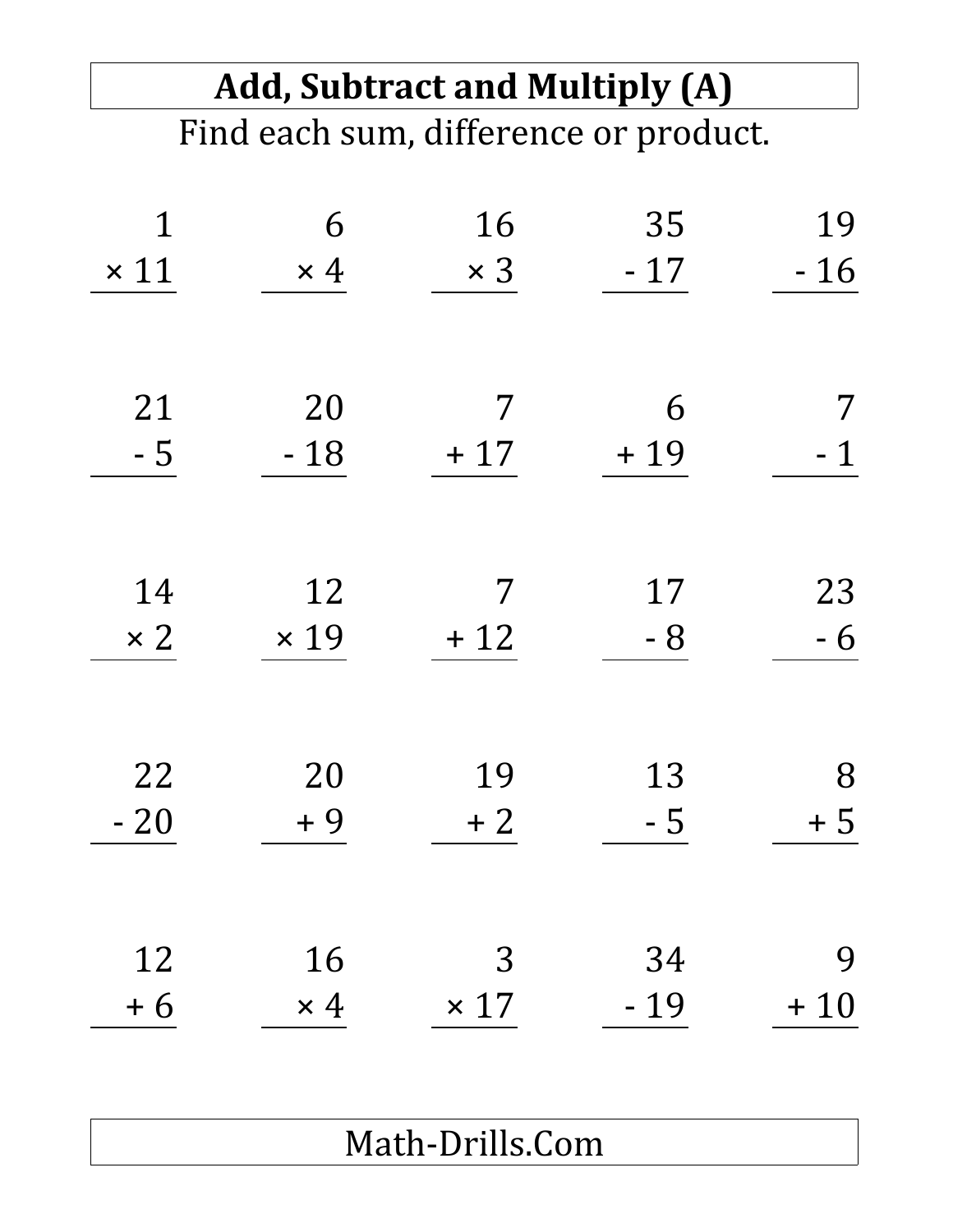|                |                | <b>Add, Subtract and Multiply (A) Answers</b> |                |       |
|----------------|----------------|-----------------------------------------------|----------------|-------|
|                |                | Find each sum, difference or product.         |                |       |
|                |                |                                               |                |       |
| 1              | 6              | 16                                            | 35             | 19    |
| $\times$ 11    | $\times$ 4     | $\times$ 3                                    | $-17$          | $-16$ |
| 11             | 24             | 48                                            | 18             | 3     |
| 21             | 20             | 7                                             | 6              |       |
| $-5$           | $-18$          | $+17$                                         | $+19$          | $-1$  |
| 16             | $\overline{2}$ | 24                                            | 25             | 6     |
| 14             | 12             | 7                                             | 17             | 23    |
| $\times 2$     | $\times$ 19    | $+12$                                         | $-8$           | $-6$  |
| 28             | 228            | 19                                            | 9              | 17    |
| 22             | 20             | 19                                            | 13             | 8     |
| $-20$          | $+9$           | $+2$                                          | $-\frac{5}{ }$ | $+5$  |
| $\overline{2}$ | 29             | 21                                            | 8              | 13    |
| 12             | 16             | 3                                             | 34             | 9     |
| $+6$           | $\times$ 4     | $\times$ 17                                   | $-19$          | $+10$ |
| 18             | 64             | 51                                            | 15             | 19    |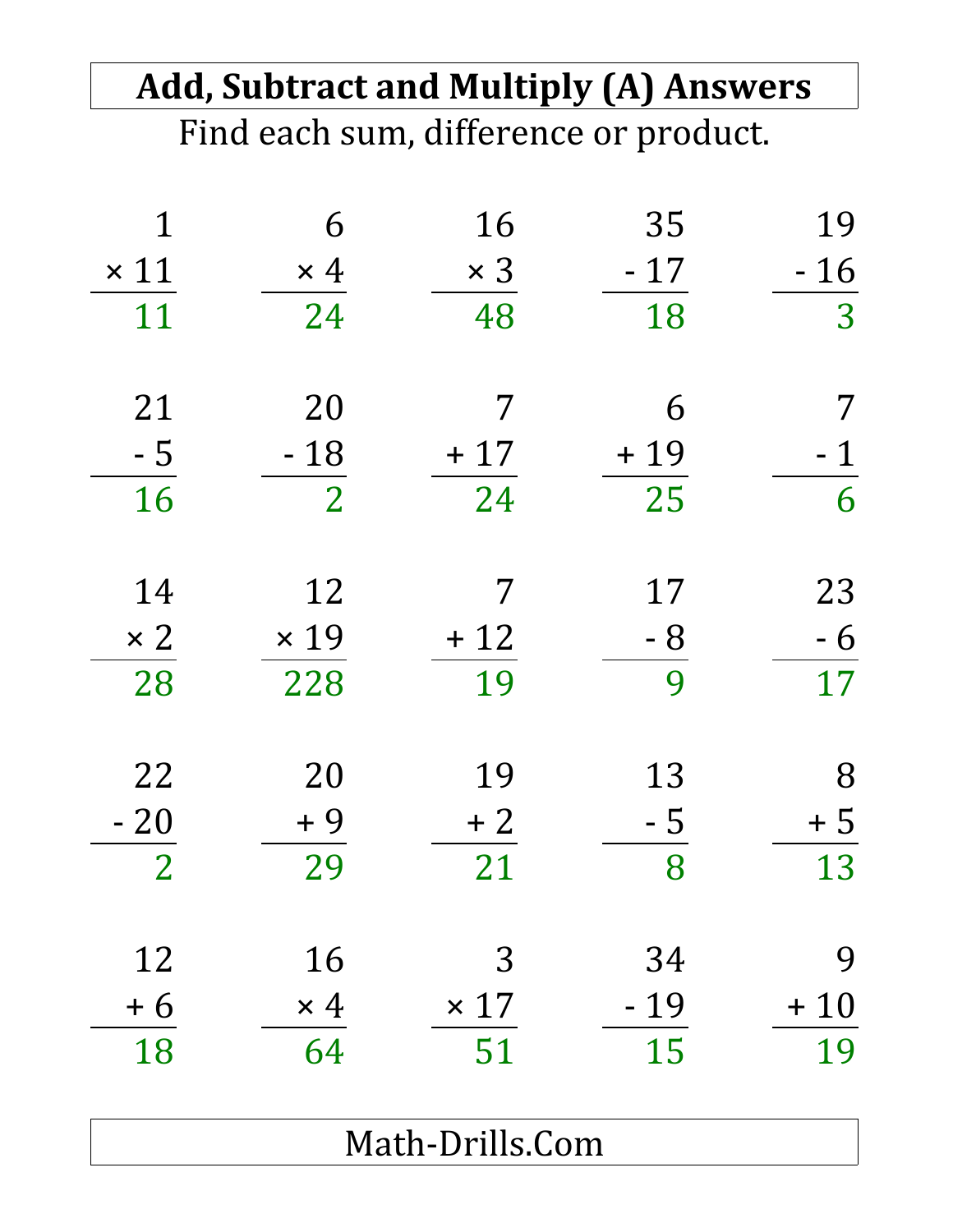## **Add, Subtract and Multiply (B)**

Find each sum, difference or product.

| 22          | 13         | 28    | 12             | 11         |
|-------------|------------|-------|----------------|------------|
| $-12$       | $\times 7$ | $-8$  | $\times$ 13    | $+10$      |
|             |            |       |                |            |
|             |            |       |                |            |
| 9           | 19         | 5     | $\overline{2}$ | 13         |
| $\times 16$ | $+13$      | $-4$  | $+11$          | $+14$      |
|             |            |       |                |            |
|             |            |       |                |            |
| 16          | 29         | 14    | 14             | 15         |
| $+13$       | $-20$      | $-7$  | $-3$           | $\times$ 4 |
|             |            |       |                |            |
|             |            |       |                |            |
| 18          | 36         | 17    | $\overline{4}$ | 20         |
| $-1$        | $-17$      | $+3$  | $\times 5$     | $\times$ 1 |
|             |            |       |                |            |
|             |            |       |                |            |
| $\mathbf 1$ | 29         | 12    | 14             | 11         |
| $+1$        | $-10$      | $+15$ | $+16$          | $-5$       |
|             |            |       |                |            |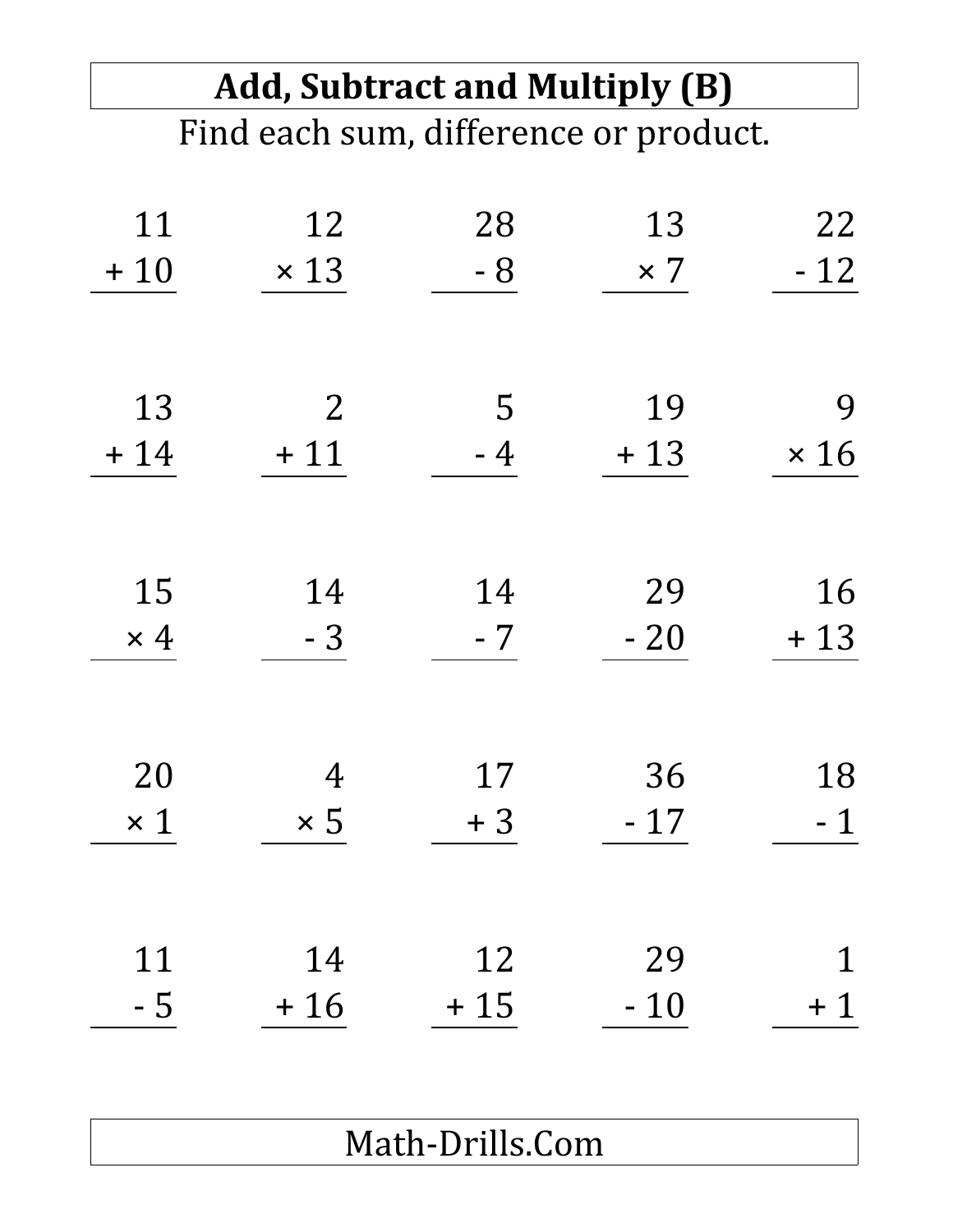### **Add, Subtract and Multiply (B) Answers** Find each sum, difference or product.

| 11         | 12             | 28             | 13         | 22             |
|------------|----------------|----------------|------------|----------------|
| $+10$      | $\times$ 13    | $-8$           | $\times$ 7 | $-12$          |
| 21         | 156            | 20             | 91         | 10             |
|            |                |                |            |                |
| 13         | $\overline{2}$ | 5              | 19         | 9              |
| $+14$      | $+11$          | $-4$           | $+13$      | $\times$ 16    |
| 27         | 13             | $\mathbf{1}$   | 32         | 144            |
|            |                |                |            |                |
| 15         | 14             | 14             | 29         | 16             |
| $\times$ 4 | $-3$           | $-7$           | $-20$      | $+13$          |
| 60         | 11             | $\overline{7}$ | 9          | 29             |
|            |                |                |            |                |
| 20         | 4              | 17             | 36         | 18             |
| $\times$ 1 | $\times 5$     | $+3$           | - 17       | - 1            |
| 20         | 20             | 20             | 19         | 17             |
|            |                |                |            |                |
| 11         | 14             | 12             | 29         | $\mathbf 1$    |
| $-5$       | $+16$          | $+15$          | $-10$      | $+1$           |
| 6          | 30             | 27             | 19         | $\overline{2}$ |
|            |                |                |            |                |
|            |                |                |            |                |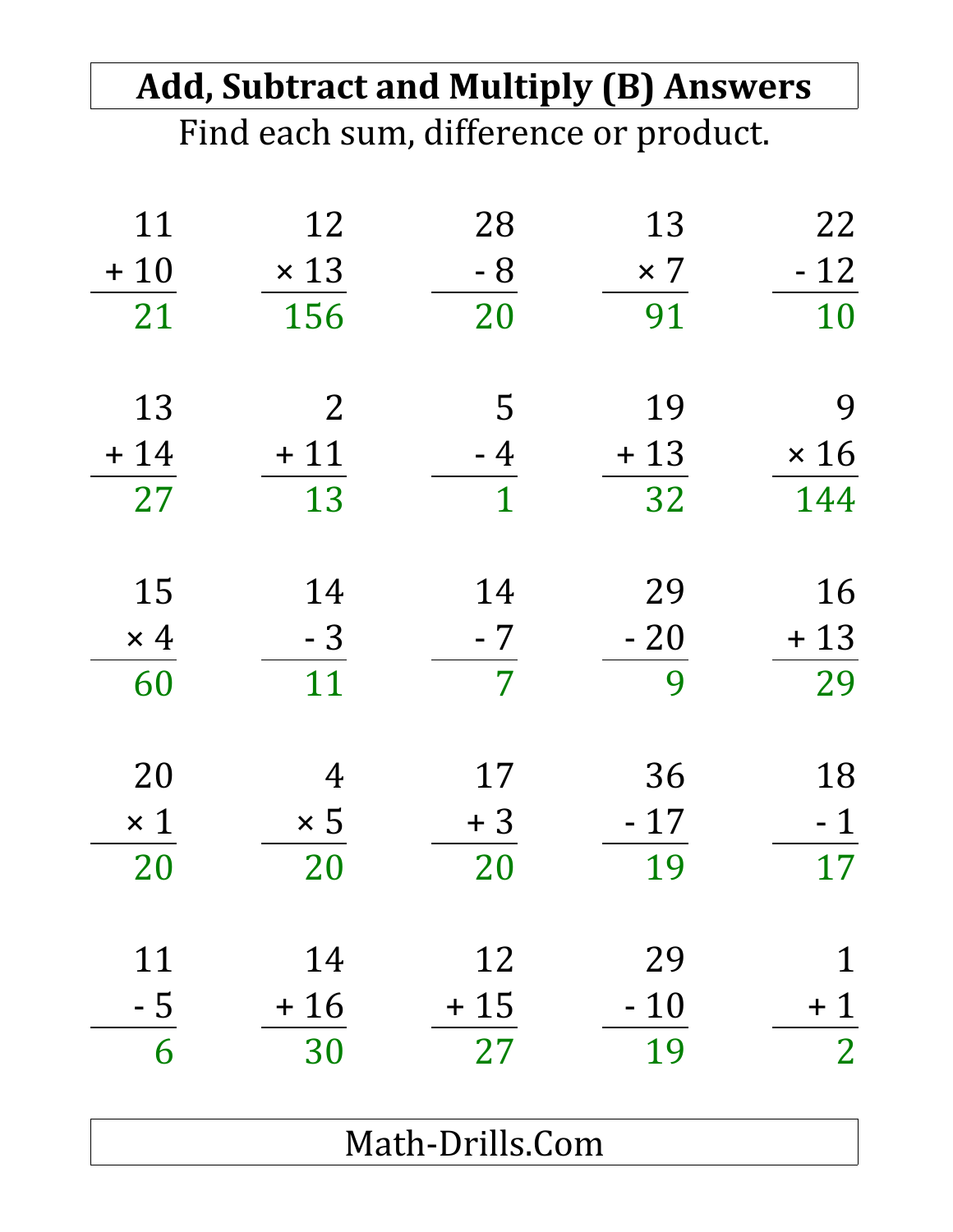## **Add, Subtract and Multiply (C)**

Find each sum, difference or product.

| $\overline{2}$ | 20             | 17          | 9           | 4           |
|----------------|----------------|-------------|-------------|-------------|
| $+16$          | $\times$ 13    | $\times$ 12 | $+13$       | $\times 7$  |
|                |                |             |             |             |
|                |                |             |             |             |
| $\overline{4}$ | $\overline{4}$ | 10          | 14          | $\mathbf 1$ |
| $\times 7$     | $\times 16$    | $+3$        | $\times 8$  | $+17$       |
|                |                |             |             |             |
|                |                |             |             |             |
| 28             | 8              | 10          | 13          | 13          |
| $-8$           | $\times$ 4     | $-7$        | $\times 9$  | $-12$       |
|                |                |             |             |             |
|                |                |             |             |             |
| $\overline{2}$ | 6              | 12          | 32          | 9           |
| $\times 20$    | $+4$           | $\times 2$  | $-12$       | $-1$        |
|                |                |             |             |             |
|                |                |             |             |             |
| 16             | $\overline{2}$ | $\mathbf 1$ | 15          | 21          |
| $-3$           | $\times$ 17    | $+2$        | $\times 16$ | $-7$        |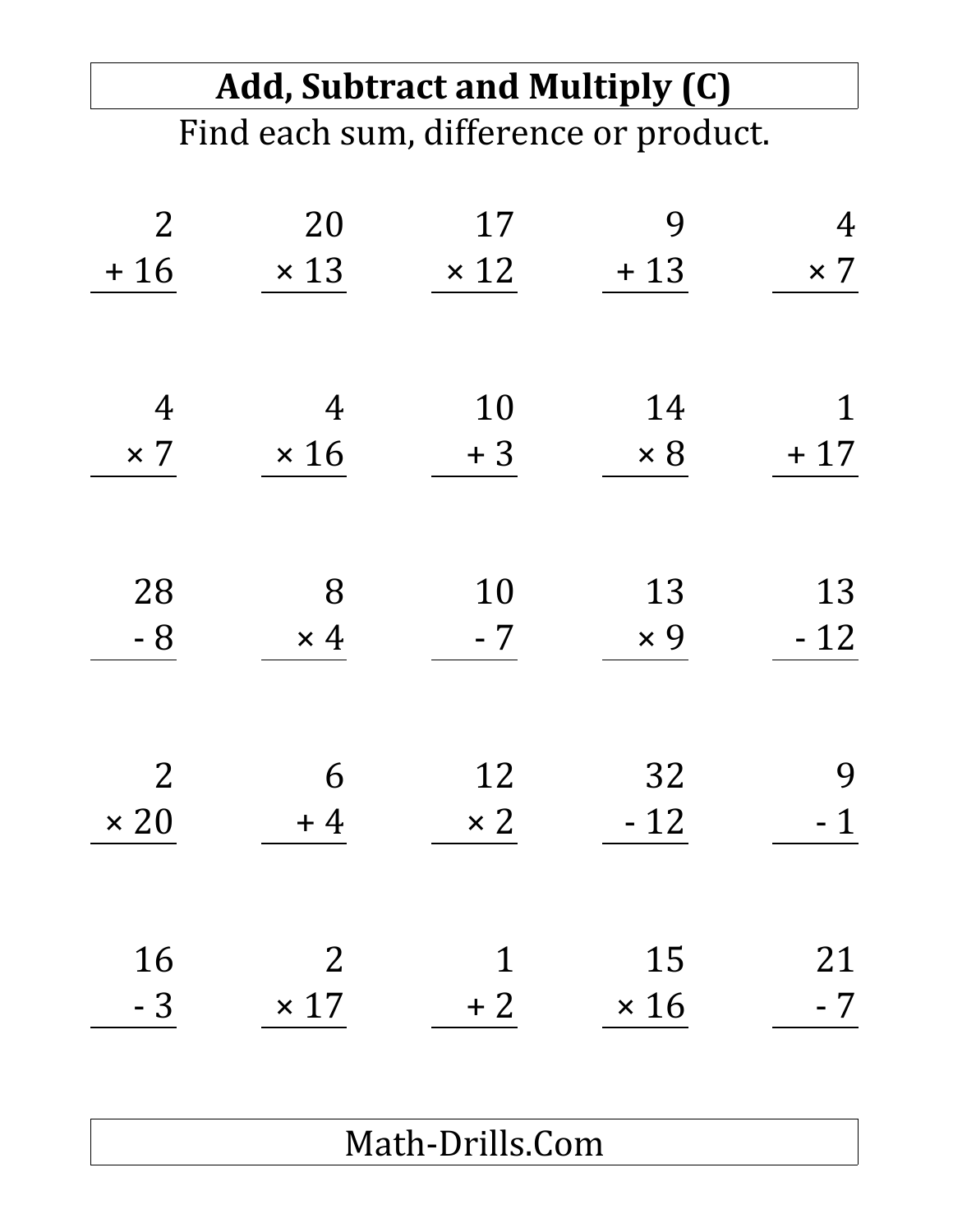## **Add, Subtract and Multiply (C) Answers**

Find each sum, difference or product.

| $\overline{2}$ | 20             | 17          | 9           | 4           |
|----------------|----------------|-------------|-------------|-------------|
| $+16$          | $\times$ 13    | $\times$ 12 | $+13$       | $\times$ 7  |
| 18             | 260            | 204         | 22          | 28          |
|                |                |             |             |             |
| $\overline{4}$ | 4              | 10          | 14          | 1           |
| $\times$ 7     | $\times 16$    | $+3$        | $\times 8$  | $+17$       |
| 28             | 64             | 13          | 112         | 18          |
|                |                |             |             |             |
| 28             | 8              | 10          | 13          | 13          |
| $-8$           | $\times$ 4     | $-7$        | $\times 9$  | $-12$       |
| 20             | 32             | 3           | 117         | $\mathbf 1$ |
|                |                |             |             |             |
| $\overline{2}$ | 6              | 12          | 32          | 9           |
| $\times 20$    | $+4$           | $\times 2$  | $-12$       | - 1         |
| 40             | 10             | 24          | 20          | 8           |
|                |                |             |             |             |
| 16             | $\overline{2}$ | $\mathbf 1$ | 15          | 21          |
| $-3$           | $\times$ 17    | $+2$        | $\times 16$ | $-7$        |
| 13             | 34             | 3           | 240         | 14          |
|                |                |             |             |             |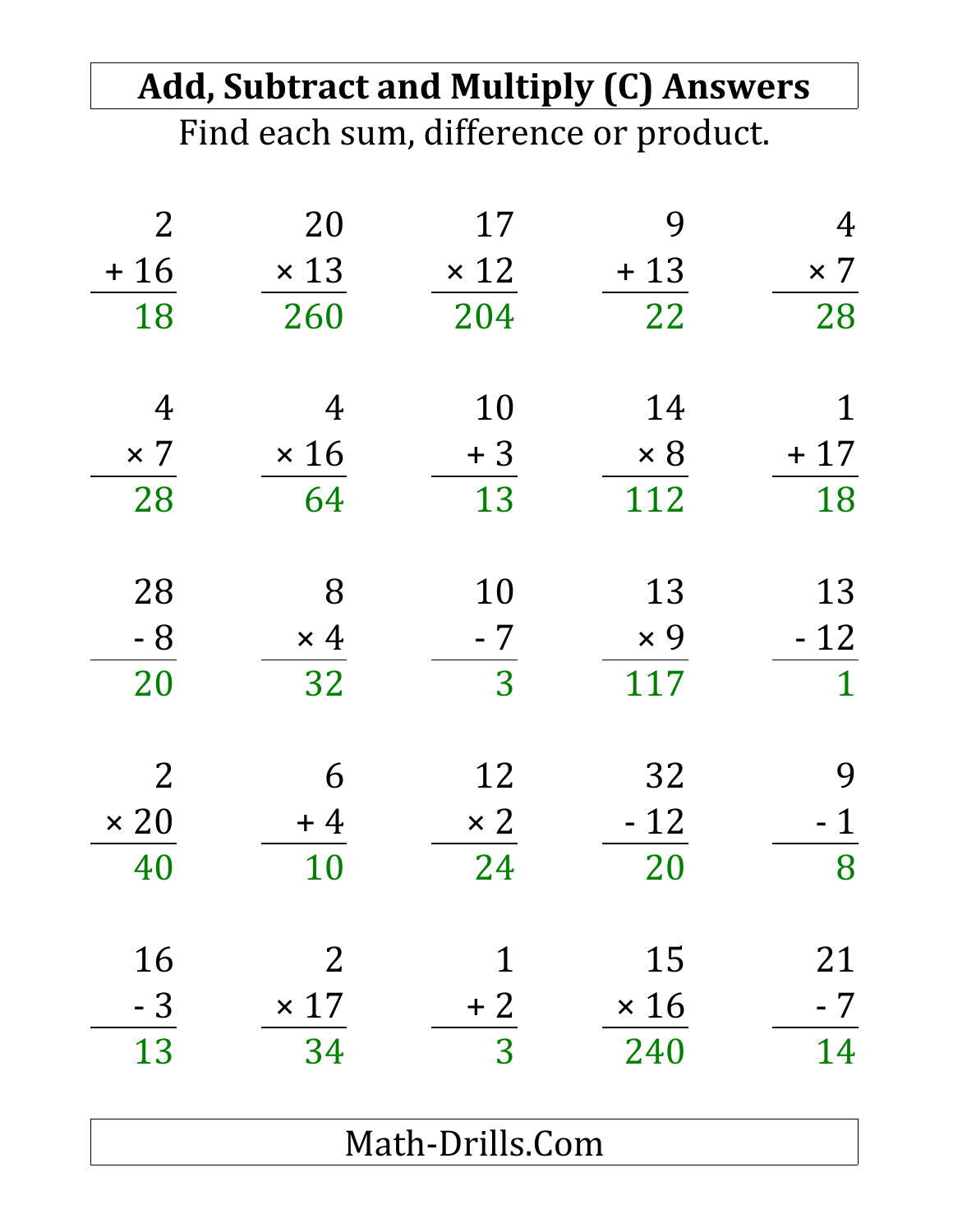#### **Add, Subtract and Multiply (D)** Find each sum, difference or product.

| 19         | 7              | 13             | 23          | 27          |
|------------|----------------|----------------|-------------|-------------|
| $\times 7$ | $+13$          | $-4$           | $-5$        | $-12$       |
|            |                |                |             |             |
|            |                |                |             |             |
| 37         | $\overline{2}$ | 1              | 11          | 19          |
| $-17$      | $\times 16$    | $+7$           | $\times$ 12 | $\times$ 18 |
|            |                |                |             |             |
|            |                |                |             |             |
| 10         | 18             | 20             | 31          | 11          |
| $+18$      | $-10$          | $-5$           | $-12$       | $\times 8$  |
|            |                |                |             |             |
|            |                |                |             |             |
| 10         | 23             | 29             | 14          | 25          |
| $+8$       | $-17$          | $-20$          | $-12$       | $-16$       |
|            |                |                |             |             |
|            |                |                |             |             |
| 12         | 5              | $\overline{2}$ | 13          | 13          |
| $-4$       | $\times 5$     | $+2$           | $\times 6$  | $\times 16$ |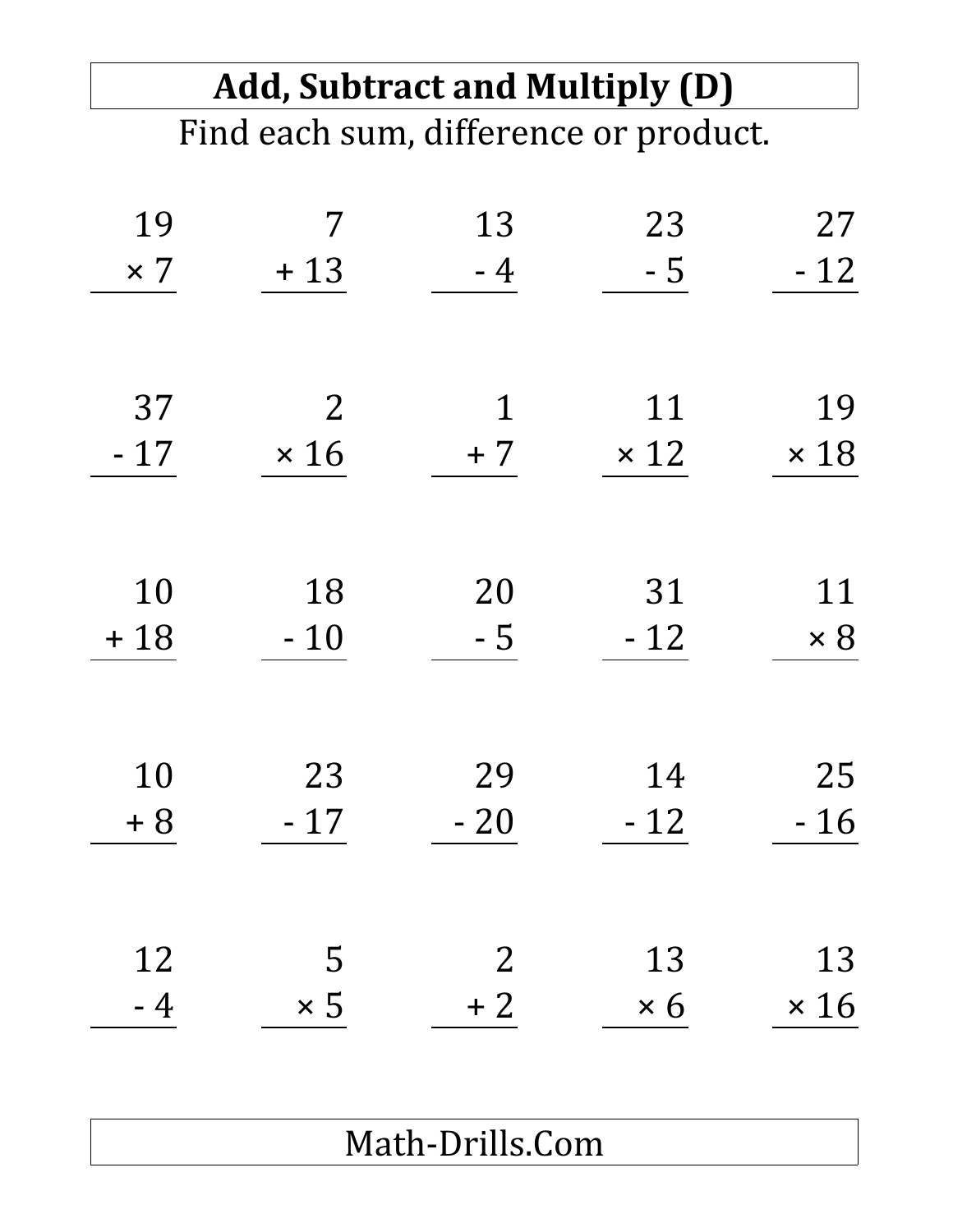|                |             | <b>Add, Subtract and Multiply (D) Answers</b> |                |             |
|----------------|-------------|-----------------------------------------------|----------------|-------------|
|                |             | Find each sum, difference or product.         |                |             |
| 19             | 7           | 13                                            | 23             | 27          |
| $\times$ 7     | $+13$       | $-4$                                          | $-5$           | $-12$       |
| 133            | 20          | 9                                             | 18             | 15          |
| 37             | 2           | 1                                             | 11             | 19          |
| $-17$          | $\times 16$ | $+7$                                          | $\times$ 12    | $\times$ 18 |
| 20             | 32          | 8                                             | 132            | 342         |
| 10             | 18          | 20                                            | 31             | 11          |
| $+18$          | $-10$       | $-5$                                          | $-12$          | $\times 8$  |
| 28             | 8           | 15                                            | 19             | 88          |
| 10             | 23          | 29                                            | 14             | 25          |
| $+8$           | $-17$       | $-20$                                         | $-12$          | $-16$       |
| 18             | 6           | 9                                             | $\overline{2}$ | 9           |
| 12             | 5           | $\overline{2}$                                | 13             | 13          |
|                | $\times$ 5  | $+2$                                          | $\times 6$     | $\times 16$ |
| $\frac{-4}{8}$ | 25          | 4                                             | 78             | 208         |
|                |             |                                               |                |             |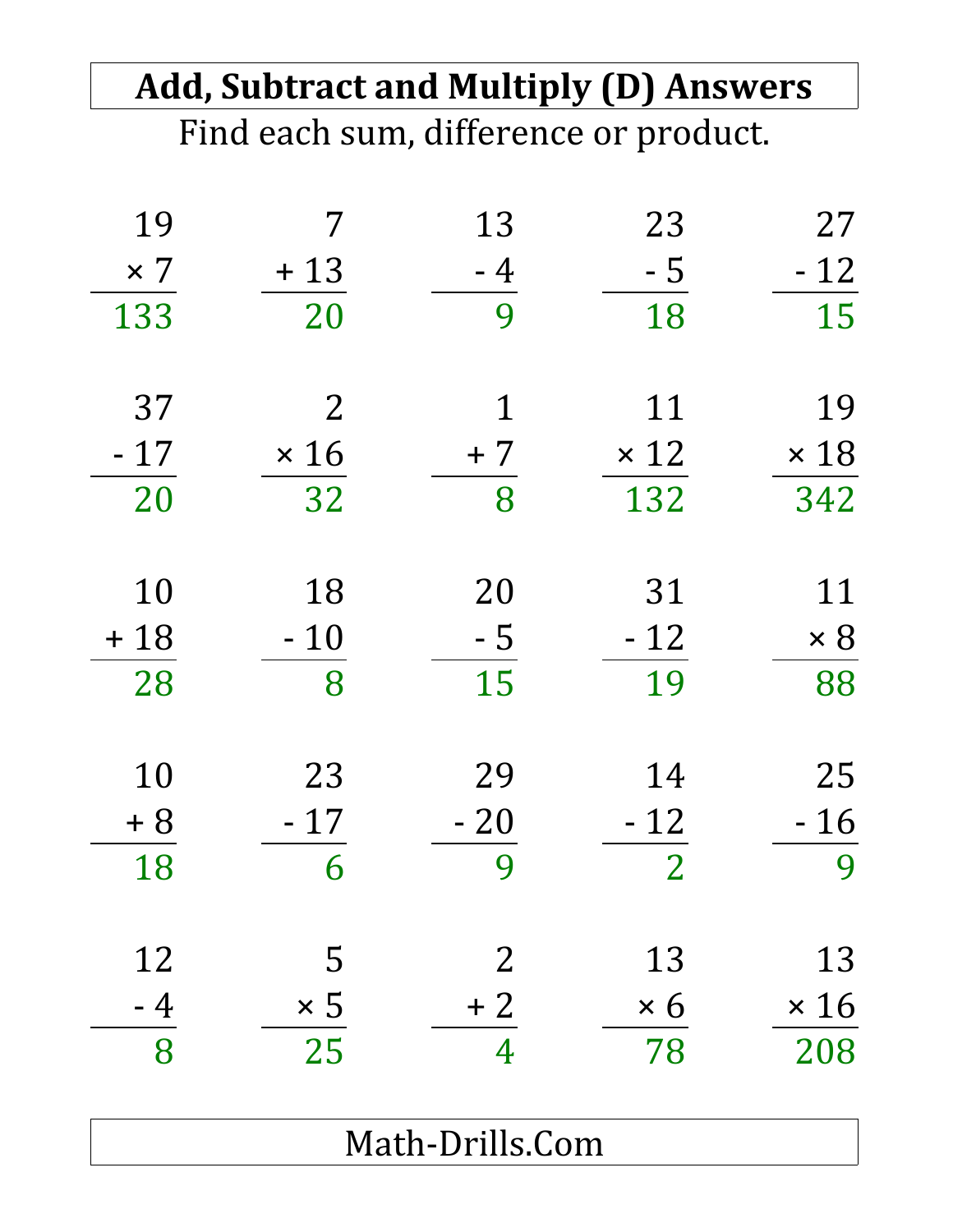| <b>Add, Subtract and Multiply (E)</b> |                                    |                                      |                                                                                     |  |  |
|---------------------------------------|------------------------------------|--------------------------------------|-------------------------------------------------------------------------------------|--|--|
|                                       |                                    |                                      |                                                                                     |  |  |
|                                       |                                    |                                      | 12                                                                                  |  |  |
|                                       |                                    |                                      |                                                                                     |  |  |
|                                       |                                    |                                      | $\times$ 16                                                                         |  |  |
|                                       |                                    |                                      |                                                                                     |  |  |
| 9                                     | 27                                 | 17                                   | 11                                                                                  |  |  |
| $\times$ 19                           | $-19$                              | $+16$                                | $\times$ 12                                                                         |  |  |
|                                       |                                    |                                      |                                                                                     |  |  |
|                                       |                                    |                                      | 10                                                                                  |  |  |
|                                       |                                    |                                      | $\times$ 18                                                                         |  |  |
|                                       |                                    |                                      |                                                                                     |  |  |
|                                       |                                    |                                      |                                                                                     |  |  |
| 1                                     | 25                                 | 5                                    | 18                                                                                  |  |  |
| $\times 9$                            | $-10$                              | $\times$ 3                           | $-8$                                                                                |  |  |
|                                       |                                    |                                      |                                                                                     |  |  |
|                                       |                                    |                                      | 22                                                                                  |  |  |
| $-13$                                 | $-16$                              | $\times$ 18                          | $-13$                                                                               |  |  |
|                                       | 5<br>$\times$ 5<br>11<br>- 5<br>27 | 6<br>$-5$<br>13<br>$\times$ 18<br>28 | Find each sum, difference or product.<br>14<br>$-6$<br>$\overline{2}$<br>$+7$<br>13 |  |  |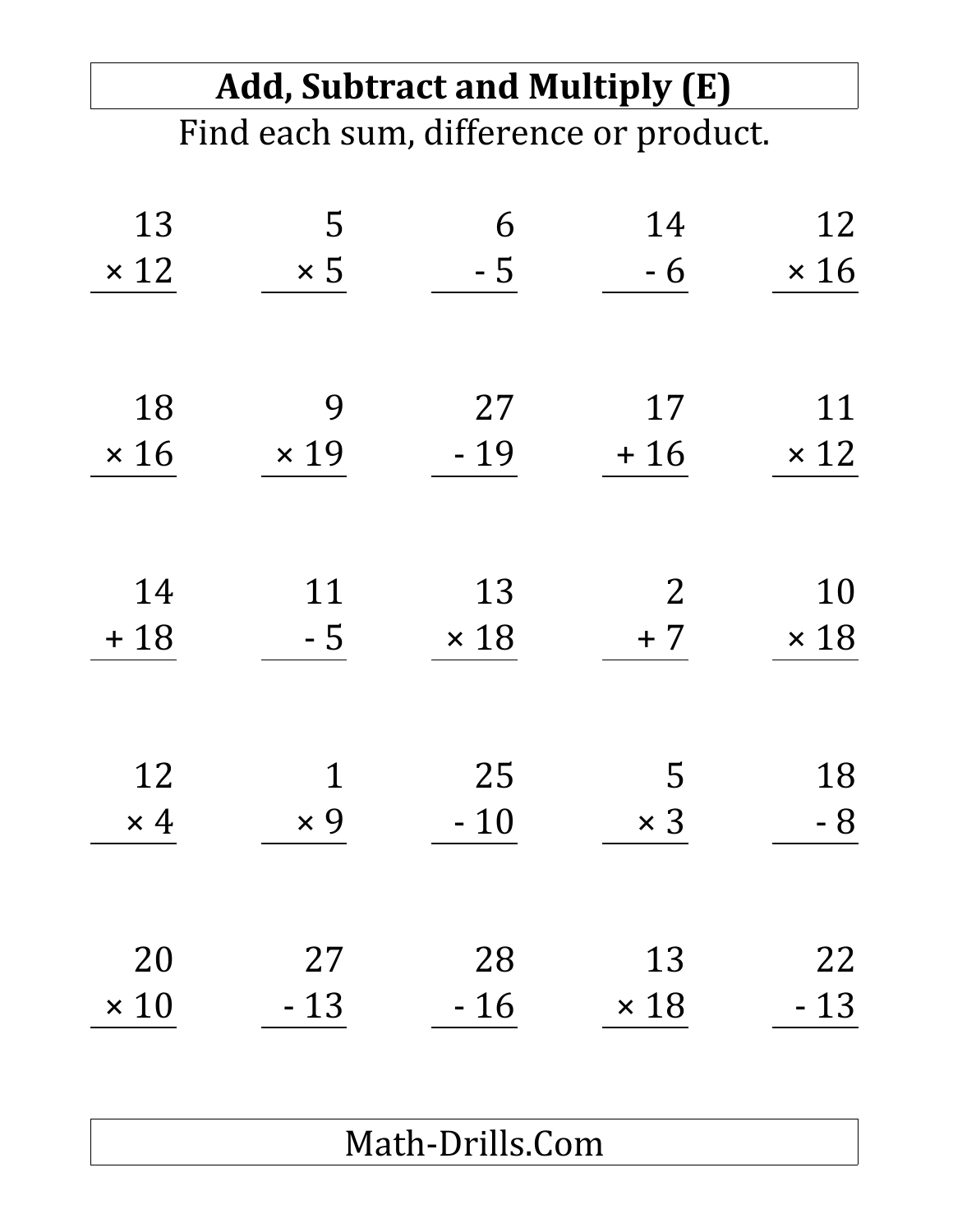|             |             |                 | <b>Add, Subtract and Multiply (E) Answers</b> |             |
|-------------|-------------|-----------------|-----------------------------------------------|-------------|
|             |             |                 | Find each sum, difference or product.         |             |
| 13          | 5           | 6               | 14                                            | 12          |
| $\times$ 12 | $\times 5$  | $-5$            | $-6$                                          | $\times$ 16 |
| 156         | 25          | 1               | 8                                             | 192         |
| 18          | 9           | 27              | 17                                            | 11          |
| $\times$ 16 | $\times$ 19 | $-19$           | $+16$                                         | $\times$ 12 |
| 288         | 171         | 8               | 33                                            | 132         |
| 14          | 11          | 13              | $\overline{2}$                                | 10          |
| $+18$       | $-5$        | $\times$ 18     | $+7$                                          | $\times$ 18 |
| 32          | 6           | 234             | 9                                             | 180         |
| 12          |             | 25              | 5                                             | 18          |
| $\times$ 4  | $\times 9$  | $-10$           | $\times$ 3                                    | $-8$        |
| 48          | 9           | 15              | 15                                            | 10          |
| 20          | 27          | 28              | 13                                            | 22          |
| $\times$ 10 | $-13$       | $-16$           | $\times$ 18                                   | $-13$       |
| 200         | 14          | 12              | 234                                           | 9           |
|             |             | Math-Drills.Com |                                               |             |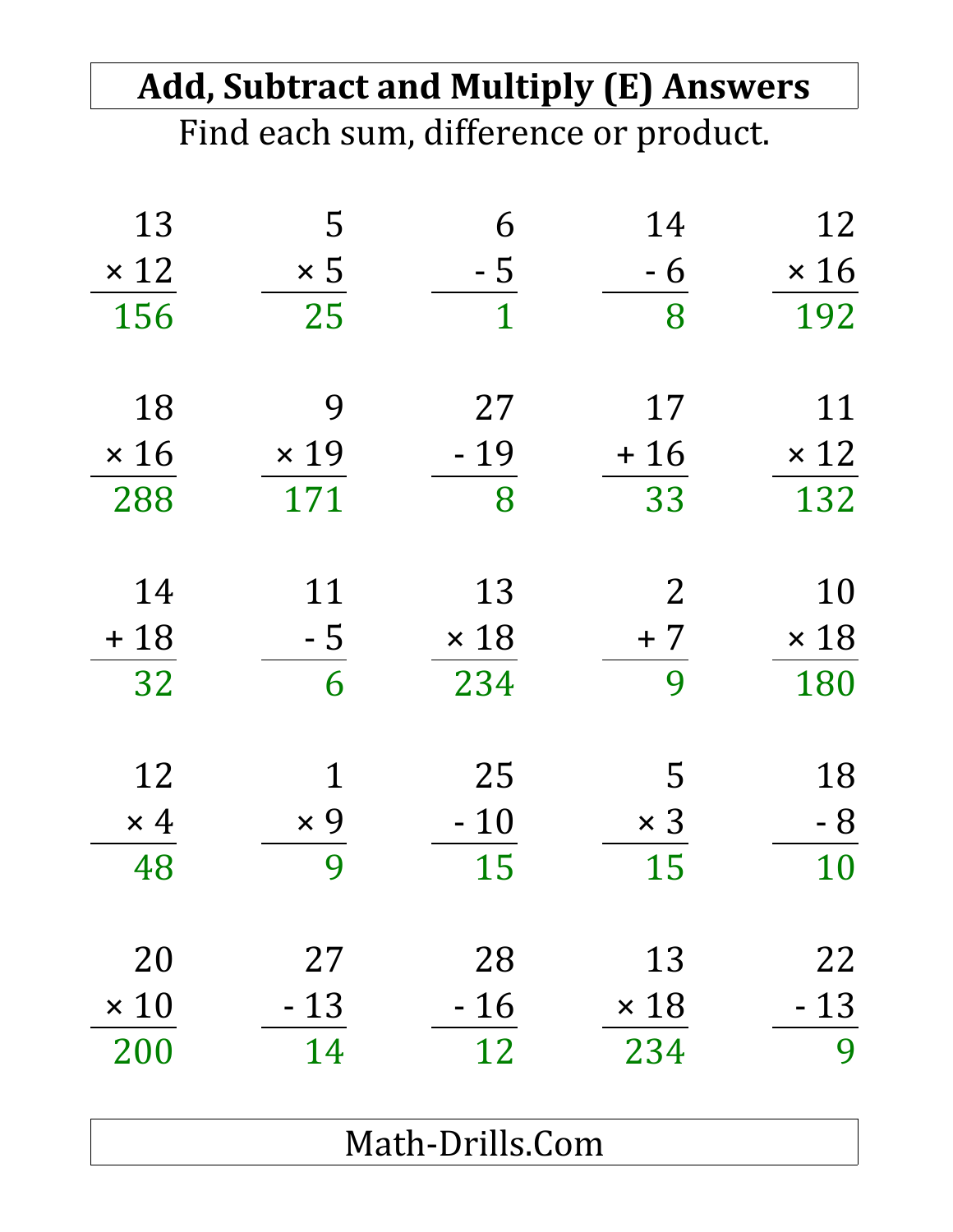#### **Add, Subtract and Multiply (F)** Find each sum, difference or product.

| 11          | 10         | 9           | 12          | 28          |
|-------------|------------|-------------|-------------|-------------|
| $-2$        | $-7$       | $\times$ 19 | $\times 8$  | $-12$       |
|             |            |             |             |             |
|             |            |             |             |             |
| 6           | 16         | 29          | 7           | 16          |
| $+19$       | $\times 7$ | $-12$       | $+12$       | $\times$ 19 |
|             |            |             |             |             |
|             |            |             |             |             |
| 5           | 25         | 22          | 7           | 19          |
| $\times$ 15 | $-5$       | $-12$       | $+14$       | $-5$        |
|             |            |             |             |             |
| 3           | 19         | 3           | 6           | 13          |
| $+9$        | $\times 2$ | $+13$       | $+18$       | $-8$        |
|             |            |             |             |             |
|             |            |             |             |             |
| 14          | 38         | 14          | 15          | 12          |
| $+13$       | $-18$      | $+18$       | $\times 20$ | $\times 7$  |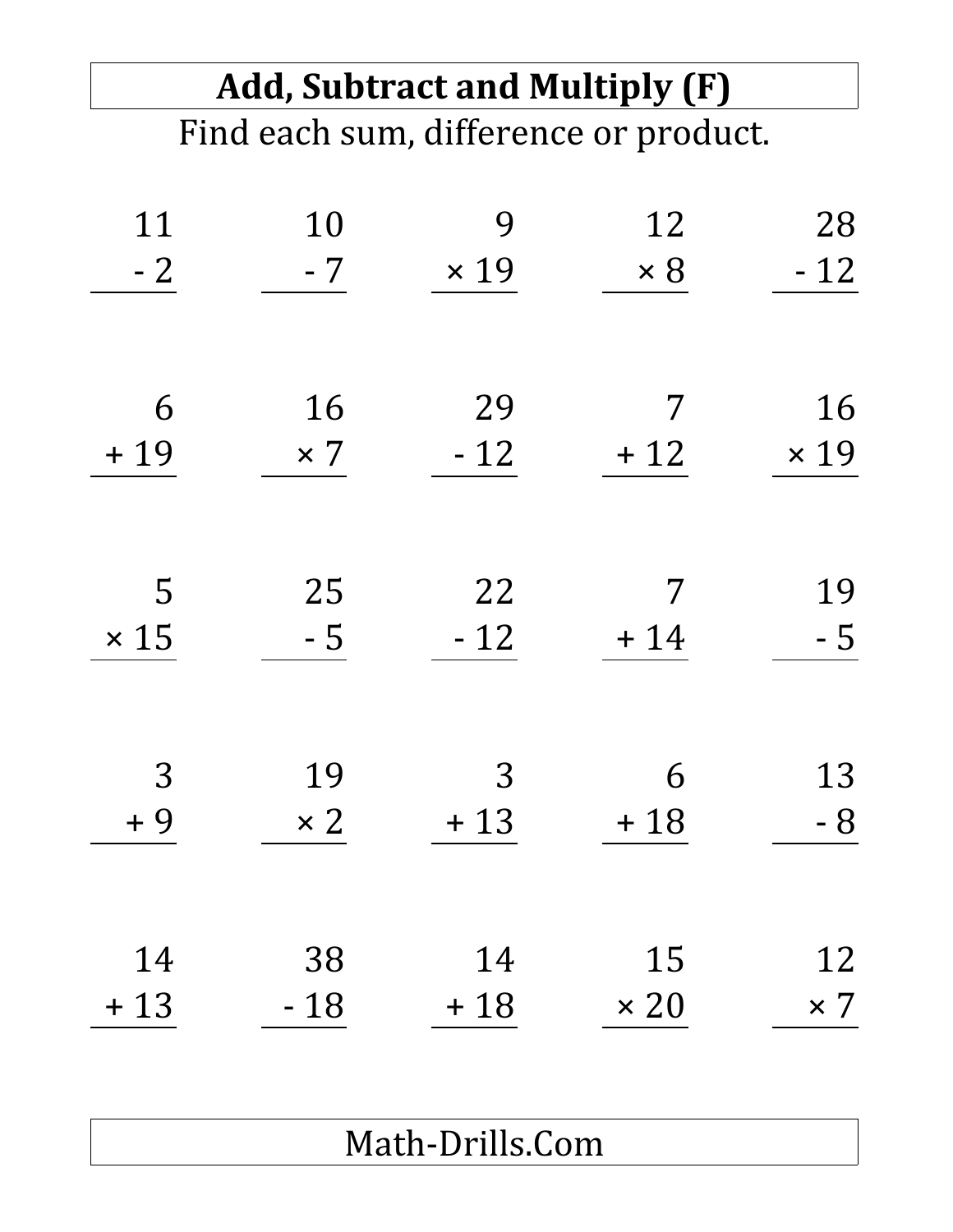|             |            | <b>Add, Subtract and Multiply (F) Answers</b> |             |             |
|-------------|------------|-----------------------------------------------|-------------|-------------|
|             |            | Find each sum, difference or product.         |             |             |
| 11          | 10         | 9                                             | 12          | 28          |
| $-2$        | $-7$       | $\times$ 19                                   | $\times 8$  | $-12$       |
| 9           | 3          | 171                                           | 96          | 16          |
| 6           | 16         | 29                                            | 7           | 16          |
| $+19$       | $\times 7$ | $-12$                                         | $+12$       | $\times$ 19 |
| 25          | 112        | 17                                            | 19          | 304         |
| 5           | 25         | 22                                            | 7           | 19          |
| $\times$ 15 | $-5$       | $-12$                                         | $+14$       | - 5         |
| 75          | 20         | 10                                            | 21          | 14          |
| 3           | 19         | 3                                             | 6           | 13          |
| $+9$        | $\times 2$ | $+13$                                         | $+18$       | - 8         |
| 12          | 38         | 16                                            | 24          | 5           |
| 14          | 38         | 14                                            | 15          | 12          |
| $+13$       | $-18$      | $+18$                                         | $\times 20$ | $\times$ 7  |
| 27          | 20         | 32                                            | 300         | 84          |
|             |            | Math-Drills Com                               |             |             |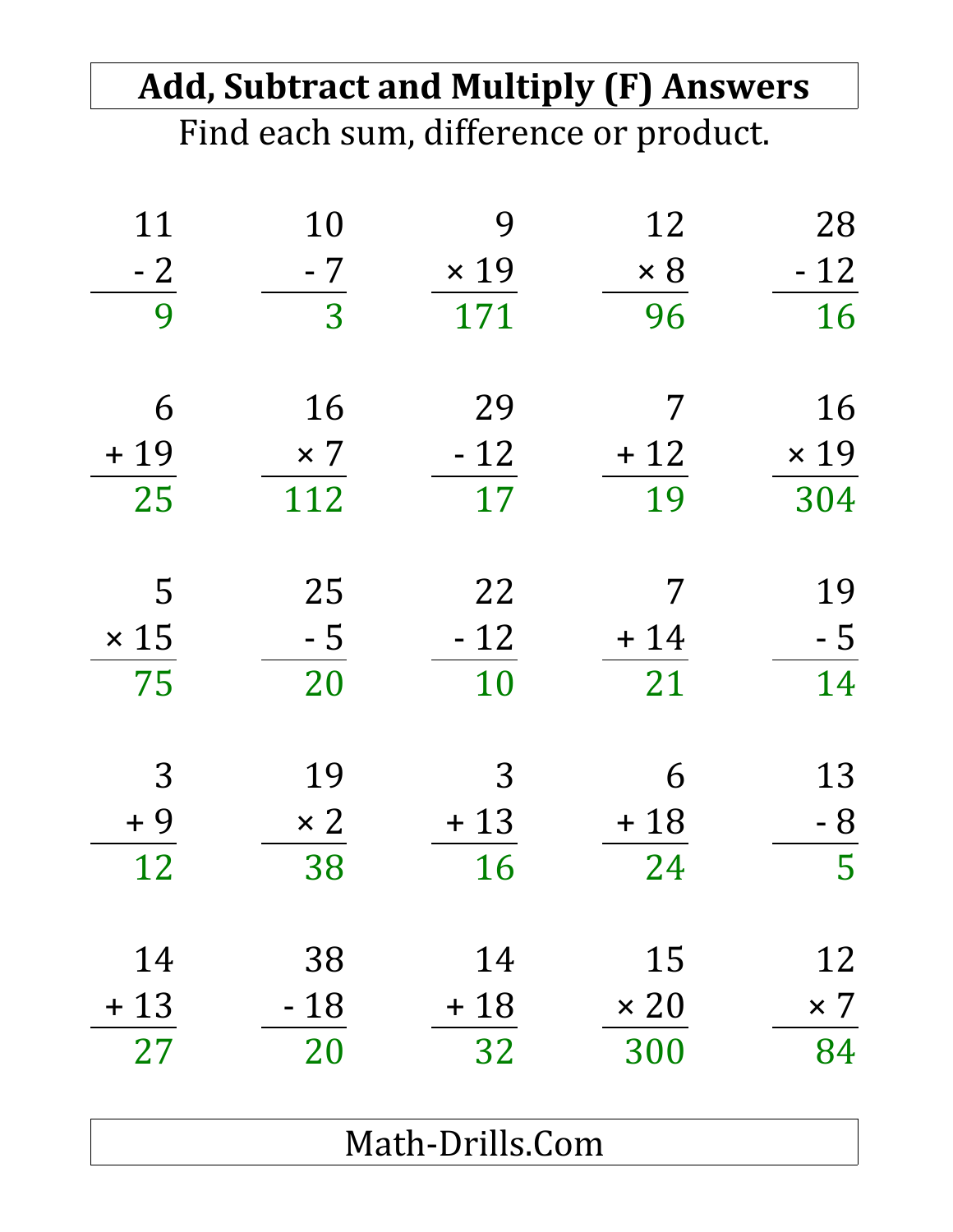#### **Add, Subtract and Multiply (G)** Find each sum, difference or product.

| 3              | 13          | 39    | 7           | 6     |
|----------------|-------------|-------|-------------|-------|
| $\times 20$    | $+7$        | $-19$ | $\times 20$ | $+1$  |
|                |             |       |             |       |
|                |             |       |             |       |
| 5              | 13          | 13    | 21          | 32    |
| $+9$           | $+4$        | $+1$  | $-12$       | $-13$ |
|                |             |       |             |       |
|                |             |       |             |       |
| 18             | 7           | 6     | 8           | 11    |
| $+15$          | $\times$ 4  | $-2$  | $\times 5$  | $-1$  |
|                |             |       |             |       |
|                |             |       |             |       |
| 22             | 35          | 19    | 15          | 28    |
| $-9$           | $-15$       | $-13$ | $\times$ 18 | $-10$ |
|                |             |       |             |       |
|                |             |       |             |       |
| $\overline{2}$ | 16          | 18    | 1           | 12    |
| $+5$           | $\times$ 11 | $-10$ | $+1$        | $+12$ |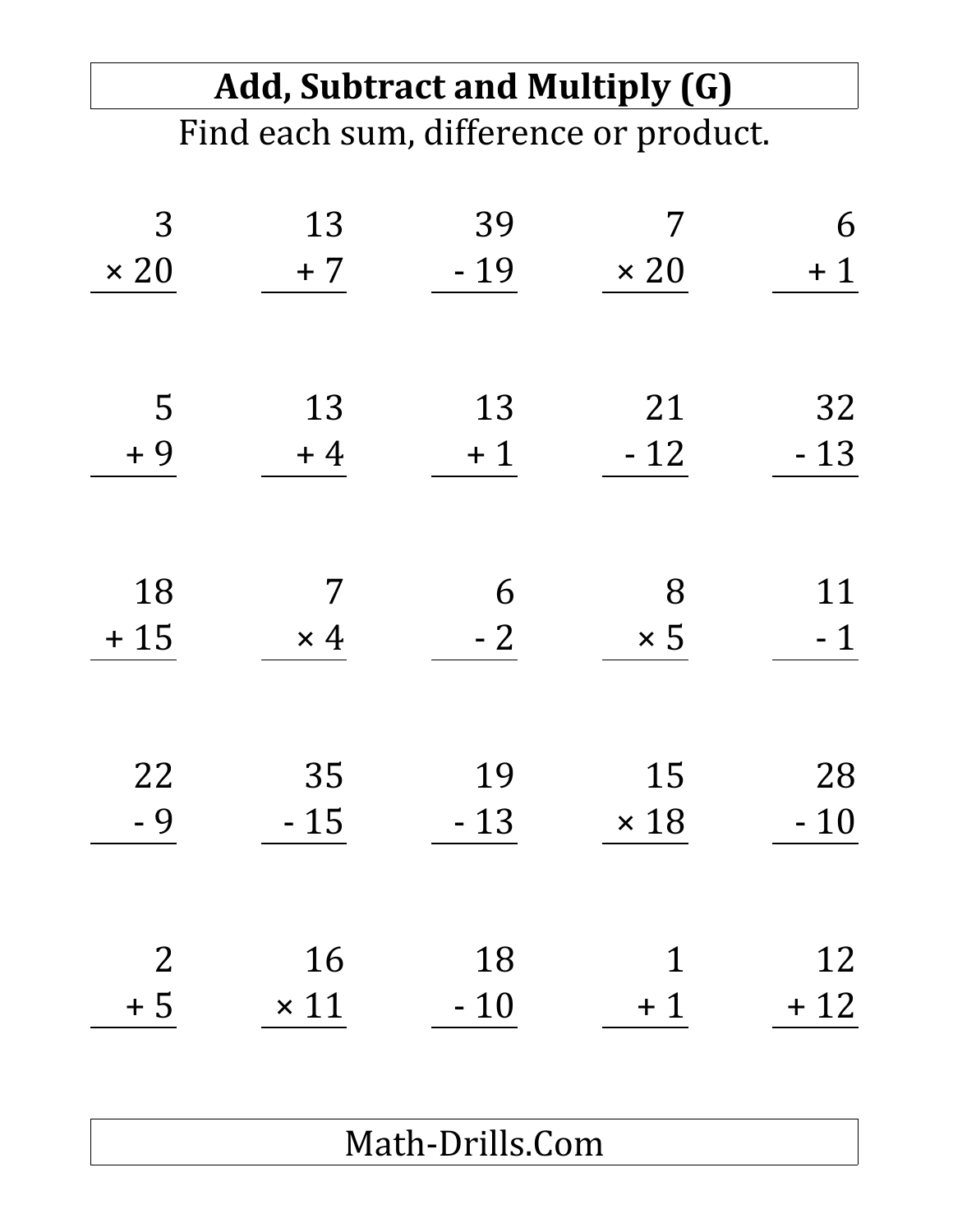| <b>Add, Subtract and Multiply (G) Answers</b><br>Find each sum, difference or product. |             |       |                |                |  |
|----------------------------------------------------------------------------------------|-------------|-------|----------------|----------------|--|
|                                                                                        |             |       |                |                |  |
| $\times 20$                                                                            | $+7$        | $-19$ | $\times 20$    | $+1$           |  |
| 60                                                                                     | 20          | 20    | 140            | $\overline{7}$ |  |
| 5                                                                                      | 13          | 13    | 21             | 32             |  |
| $+9$                                                                                   | $+4$        | $+1$  | $-12$          | $-13$          |  |
| 14                                                                                     | 17          | 14    | 9              | 19             |  |
| 18                                                                                     | 7           | 6     | 8              | 11             |  |
| $+15$                                                                                  | $\times$ 4  | $-2$  | $\times 5$     | $-1$           |  |
| 33                                                                                     | 28          | 4     | 40             | 10             |  |
| 22                                                                                     | 35          | 19    | 15             | 28             |  |
| - 9                                                                                    | $-15$       | $-13$ | $\times$ 18    | $-10$          |  |
| 13                                                                                     | 20          | 6     | 270            | 18             |  |
| $\overline{2}$                                                                         | 16          | 18    | 1              | 12             |  |
| $+5$                                                                                   | $\times$ 11 | $-10$ | $+1$           | $+12$          |  |
| $\overline{7}$                                                                         | 176         | 8     | $\overline{2}$ | 24             |  |
|                                                                                        |             |       |                |                |  |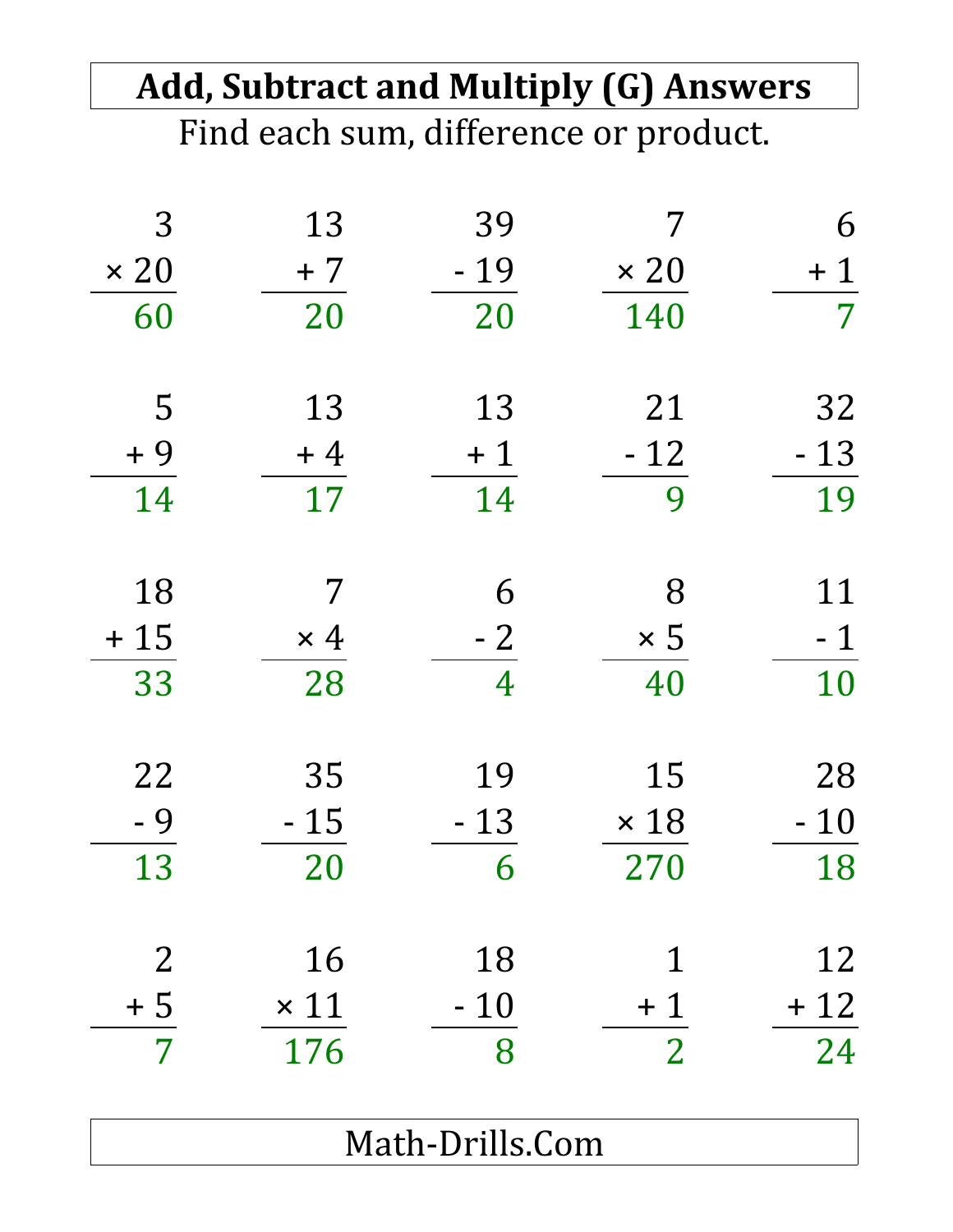| <b>Add, Subtract and Multiply (H)</b> |             |       |            |            |  |
|---------------------------------------|-------------|-------|------------|------------|--|
| Find each sum, difference or product. |             |       |            |            |  |
|                                       |             |       |            |            |  |
| 15                                    | 16          | 18    | 9          | 13         |  |
| $\times$ 13                           | $\times 8$  | $+7$  | $-5$       | - 5        |  |
|                                       |             |       |            |            |  |
| 10                                    | 15          | 10    | 10         | 10         |  |
| $+17$                                 | $\times$ 1  | $+8$  | $+16$      | $+8$       |  |
|                                       |             |       |            |            |  |
| 18                                    | 30          | 17    | 13         | 24         |  |
| $\times$ 17                           | $-13$       | + 9   | $\times 8$ | $-10$      |  |
|                                       |             |       |            |            |  |
| $\overline{2}$                        | 16          | 1     | 5          | 14         |  |
| $+6$                                  | $+12$       | $+7$  | $+3$       | $\times 7$ |  |
|                                       |             |       |            |            |  |
| 20                                    | 4           | 3     | 7          | 9          |  |
| $-2$                                  | $\times$ 11 | $+19$ | $+18$      | $+2$       |  |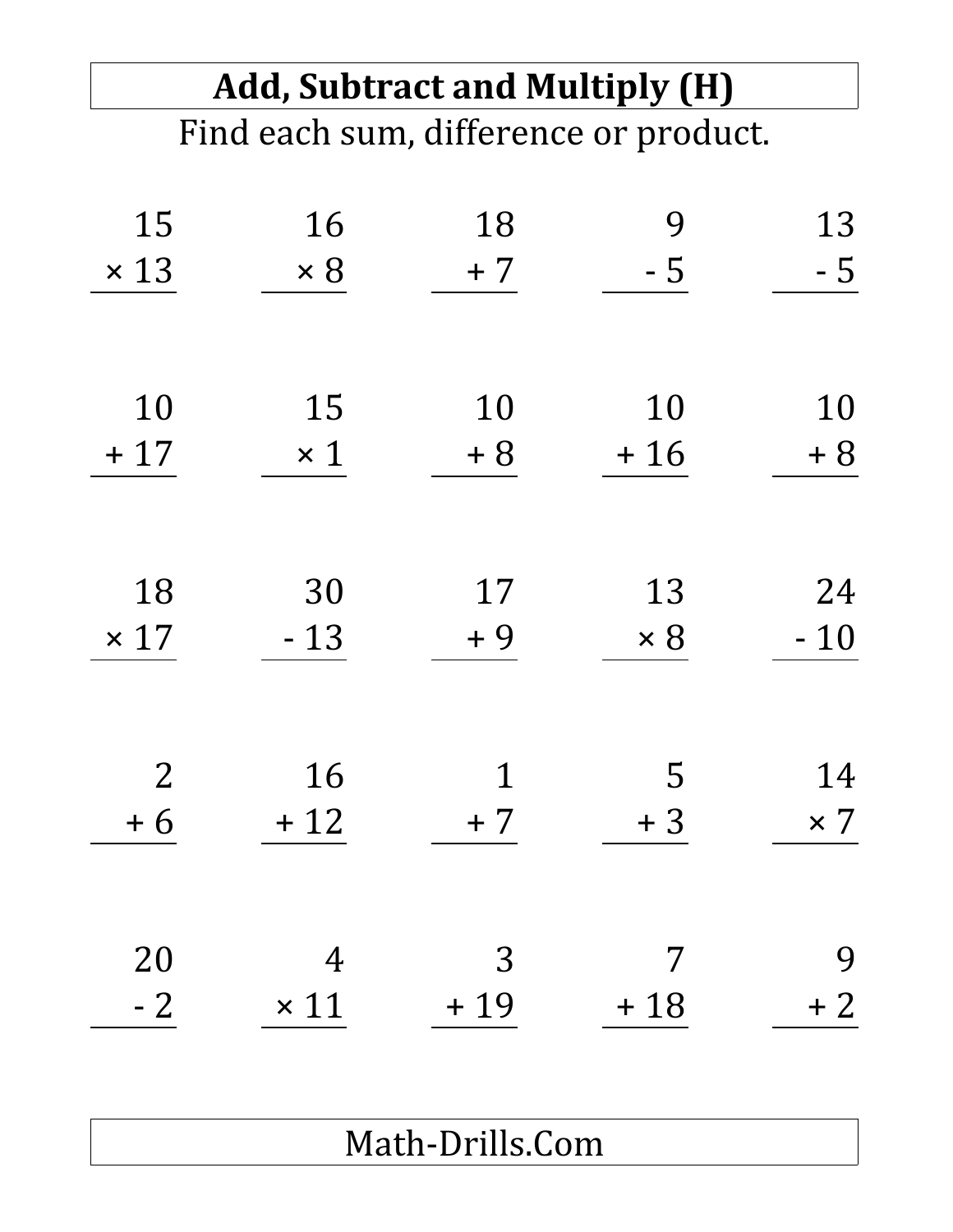| 16          | 18          | 9          | 13                                                                                     |
|-------------|-------------|------------|----------------------------------------------------------------------------------------|
| $\times 8$  | $+7$        | $-5$       | $-5$                                                                                   |
| 128         | 25          | 4          | 8                                                                                      |
| 15          | 10          | 10         | 10                                                                                     |
| $\times$ 1  | $+8$        | $+16$      | $+8$                                                                                   |
| 15          | 18          | 26         | 18                                                                                     |
| 30          | 17          | 13         | 24                                                                                     |
| $-13$       | $+9$        | $\times 8$ | $-10$                                                                                  |
| 17          | 26          | 104        | 14                                                                                     |
| 16          | $\mathbf 1$ | 5          | 14                                                                                     |
| $+12$       | $+7$        | $+3$       | $\times 7$                                                                             |
| 28          | 8           | 8          | 98                                                                                     |
| 4           | 3           | 7          | 9                                                                                      |
| $\times$ 11 | $+19$       | $+18$      | $+2$                                                                                   |
| 44          | 22          | 25         | 11                                                                                     |
|             |             |            | <b>Add, Subtract and Multiply (H) Answers</b><br>Find each sum, difference or product. |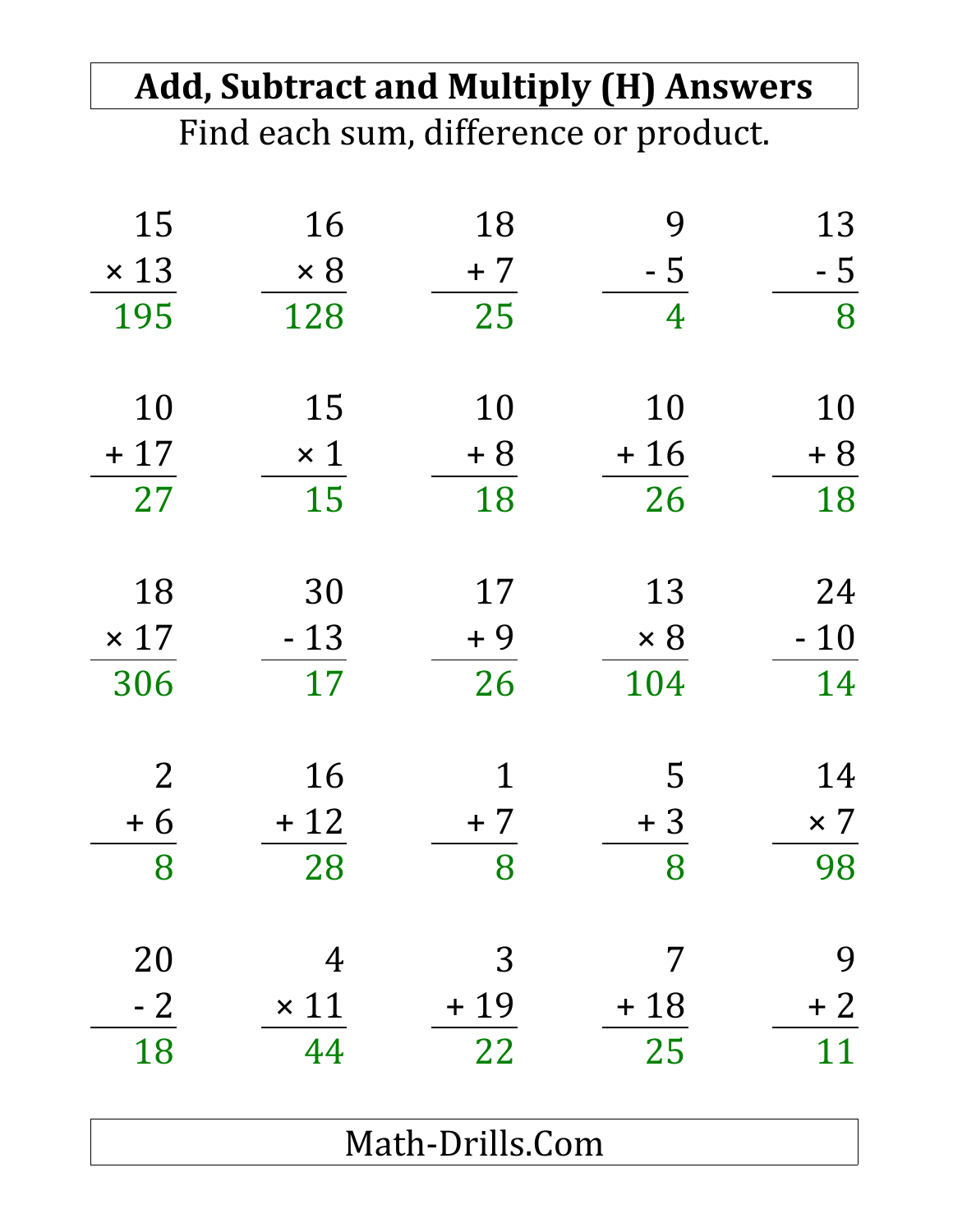## **Add, Subtract and Multiply (I)**

Find each sum, difference or product.

| 16          | 13          | 16    | 25          | 16          |
|-------------|-------------|-------|-------------|-------------|
| $\times$ 13 | $-1$        | $-10$ | $-9$        | $\times$ 1  |
|             |             |       |             |             |
| 36          | 5           | 20    | 16          | 7           |
| $-19$       | $\times 8$  | $-7$  | $\times 7$  | $+19$       |
|             |             |       |             |             |
| 18          | 6           | 14    | 12          | 20          |
| $\times$ 13 | $\times$ 11 | $-5$  | $\times$ 18 | $\times$ 3  |
|             |             |       |             |             |
| 22          | 8           | 22    | 19          | $\mathbf 1$ |
| $-4$        | $\times$ 17 | $-6$  | $-7$        | $+17$       |
|             |             |       |             |             |
| 17          | 6           | 25    | 20          | 17          |
| $+18$       | $+19$       | $-5$  | $\times 20$ | $-16$       |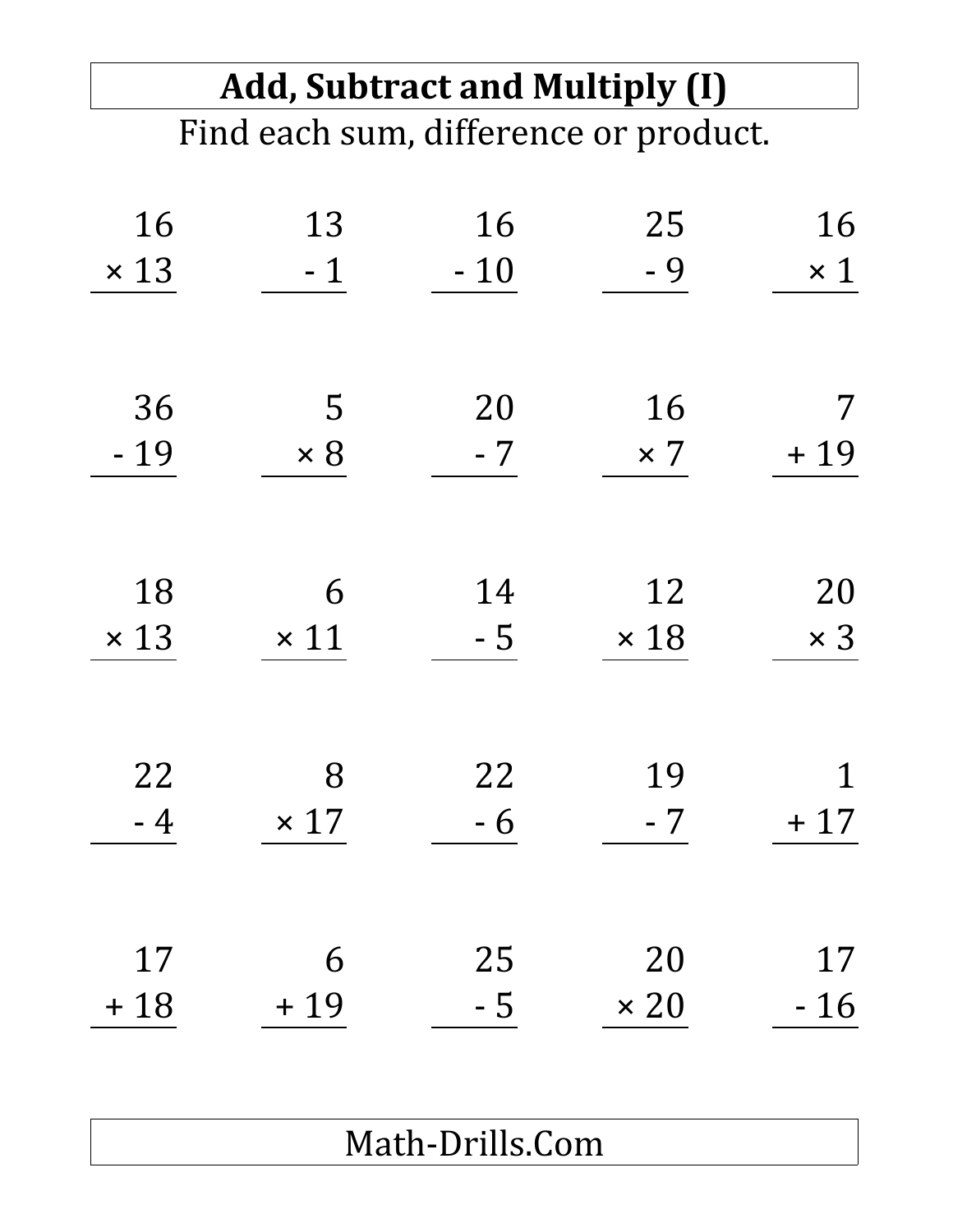|             |             |       | <b>Add, Subtract and Multiply (I) Answers</b> |              |
|-------------|-------------|-------|-----------------------------------------------|--------------|
|             |             |       | Find each sum, difference or product.         |              |
| 16          | 13          | 16    | 25                                            | 16           |
| $\times$ 13 | $-1$        | $-10$ | $-9$                                          | $\times$ 1   |
| 208         | 12          | 6     | 16                                            | 16           |
| 36          | 5           | 20    | 16                                            | 7            |
| $-19$       | $\times 8$  | $-7$  | $\times$ 7                                    | $+19$        |
| 17          | 40          | 13    | 112                                           | 26           |
| 18          | 6           | 14    | 12                                            | 20           |
| $\times$ 13 | $\times$ 11 | $-5$  | $\times$ 18                                   | $\times$ 3   |
| 234         | 66          | 9     | 216                                           | 60           |
| 22          | 8           | 22    | 19                                            | $\mathbf 1$  |
| $-4$        | $\times$ 17 | $-6$  | $-7$                                          | $+17$        |
| 18          | 136         | 16    | 12                                            | 18           |
| 17          | 6           | 25    | 20                                            | 17           |
| $+18$       | $+19$       | $-5$  | $\times 20$                                   | $-16$        |
| 35          | 25          | 20    | 400                                           | $\mathbf{1}$ |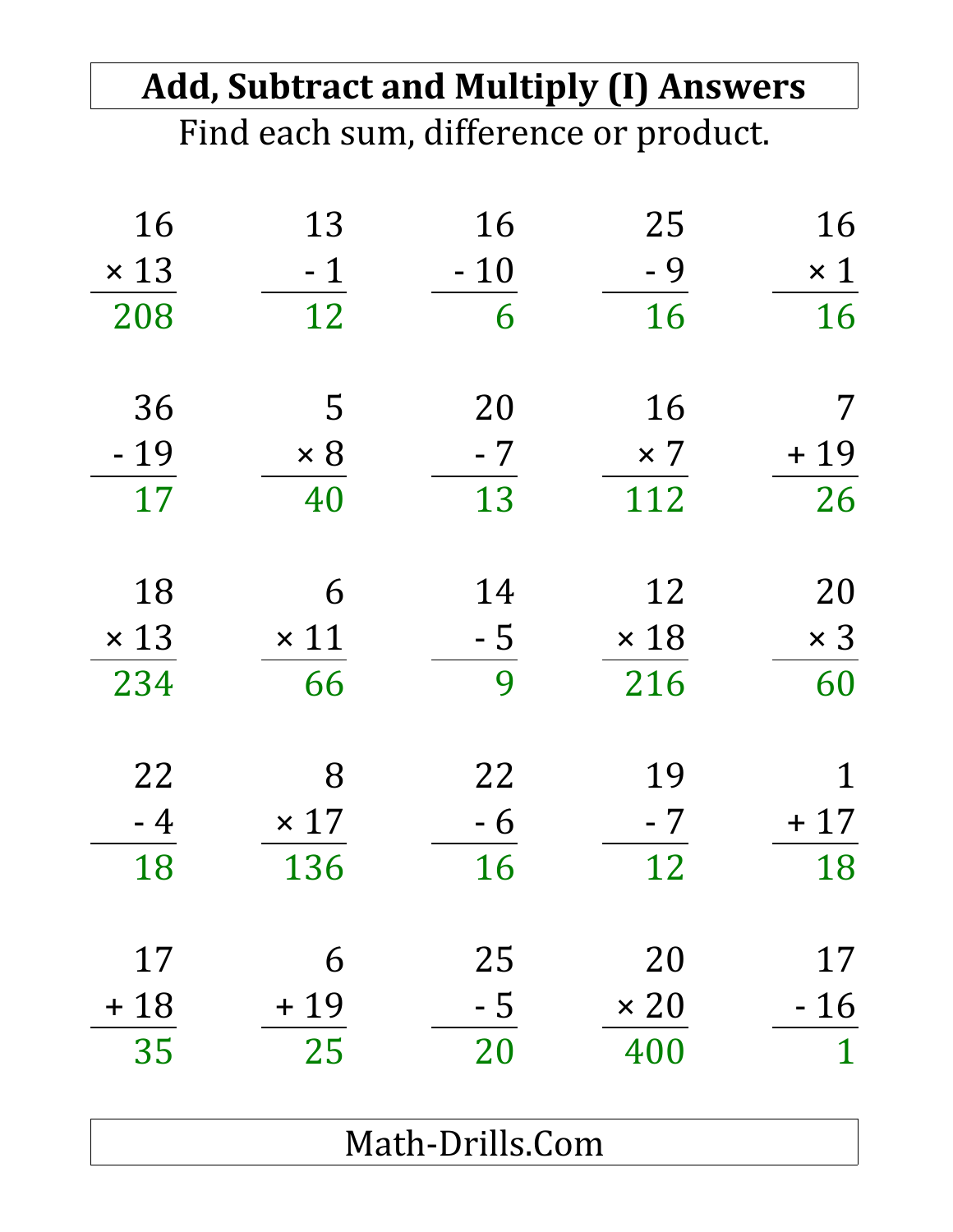## **Add, Subtract and Multiply (J)**

Find each sum, difference or product.

| 23<br>$-15$ | 22<br>$-17$    | 9<br>$-1$  | 12<br>$\times 7$ | 15<br>$+11$    |
|-------------|----------------|------------|------------------|----------------|
|             |                |            |                  |                |
| $\mathbf 1$ | $\overline{2}$ | 15         | 23               | 31             |
| $\times$ 4  | $\times$ 13    | $\times 8$ | $-9$             | $-19$          |
|             |                |            |                  |                |
| 23          | 11             | 17         | 16               | $\overline{2}$ |
| - 9         | $\times$ 11    | $-2$       | $+7$             | $+20$          |
|             |                |            |                  |                |
| 28          | 3              | 5          | 10               | $\overline{4}$ |
| $-19$       | $\times 5$     | $+13$      | $+12$            | $\times 2$     |
|             |                |            |                  |                |
| 24          | 23             | 23         | 10               | 21             |
| $-16$       | $-20$          | $-6$       | $+9$             | $-5$           |